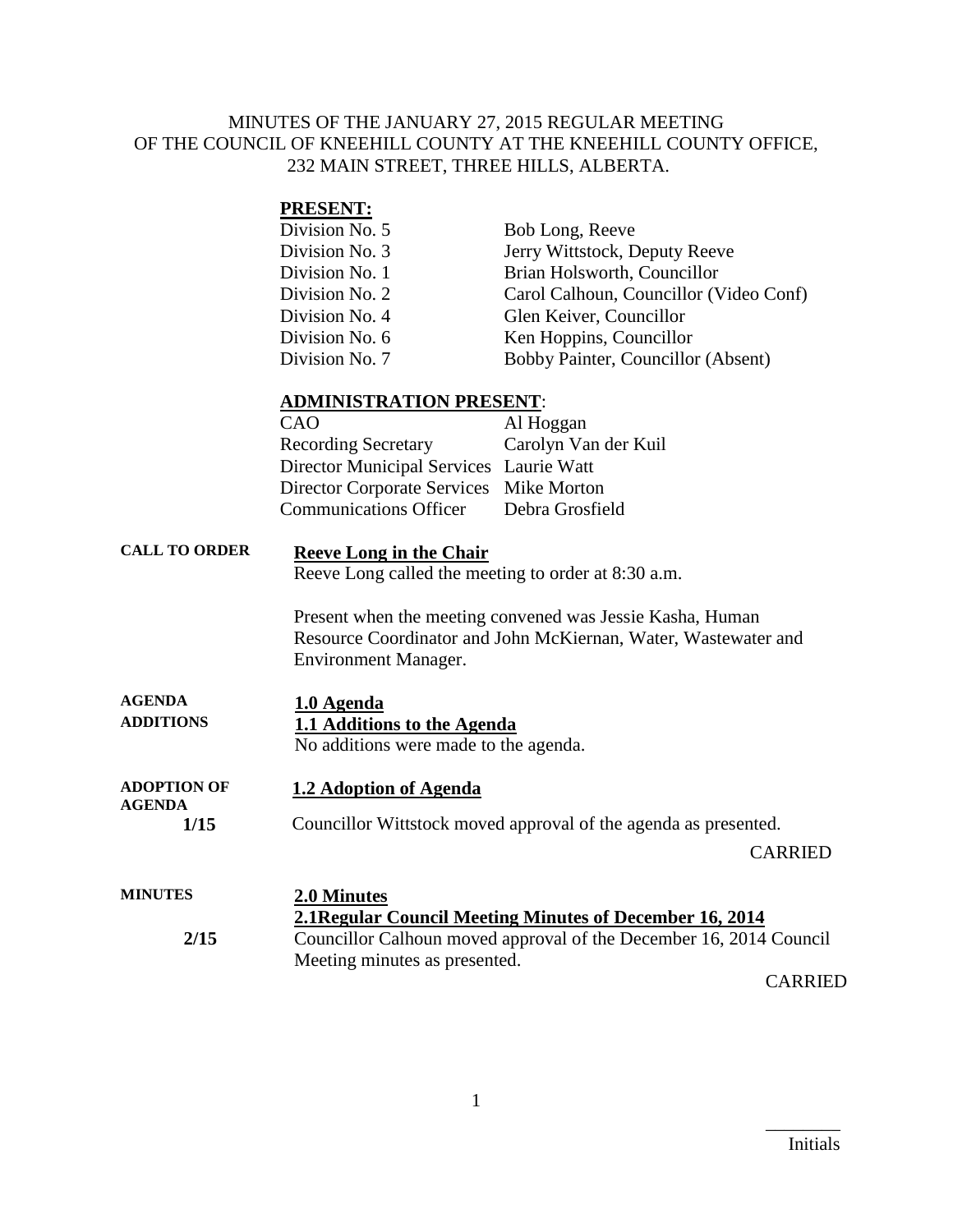| <b>MUNICIPAL SERV</b><br><b>WATER</b><br><b>T-HILLS TRANSFER</b><br><b>SITE</b> | <b>4.0 Municipal Services</b><br>4.2 Water<br><b>4.2.1 Three Hills Transfer Site Change of Hours</b>                                                                                                                            |  |
|---------------------------------------------------------------------------------|---------------------------------------------------------------------------------------------------------------------------------------------------------------------------------------------------------------------------------|--|
| 3/15                                                                            | Councillor Holsworth moved that Council revise the Saturday hours of<br>operation for the Three Hills Transfer site on Saturday's to 9:00 a.m. to<br>5:00 p.m. effective March 1, 2015.                                         |  |
|                                                                                 | <b>CARRIED</b>                                                                                                                                                                                                                  |  |
| <b>TORRINGTON</b><br><b>TRANSFER SITE</b>                                       | <b>4.2.2 Disposal of Torrington Transfer Site Shack</b>                                                                                                                                                                         |  |
| 4/15                                                                            | Councillor Hoppins moved that Council approve disposing of the old                                                                                                                                                              |  |
|                                                                                 | Torrington Transfer Site attendant shack to the rubble pit.<br><b>CARRIED</b>                                                                                                                                                   |  |
|                                                                                 | John McKiernan left the meeting at 8:37 a.m.                                                                                                                                                                                    |  |
| <b>CORPORATE SERV</b><br><b>BYLAW #1677</b>                                     | <b>5.0 Corporate Services</b><br>5.1 Bylaw #1677- Borrowing to Finance Operating Expenditures                                                                                                                                   |  |
| 5/15                                                                            | Councillor Holsworth moved that first reading be given to Bylaw<br>#1677, this being a Bylaw to authorize borrowing for the purpose of<br>financing operating expenditures for the years 2015, 2016 and 2017.<br><b>CARRIED</b> |  |
| 6/15                                                                            | Councillor Calhoun moved that second reading be given to Bylaw<br>#1677.                                                                                                                                                        |  |
|                                                                                 | <b>CARRIED</b>                                                                                                                                                                                                                  |  |
| 7/15                                                                            | Councillor Wittstock moved consideration to hold third reading be                                                                                                                                                               |  |
|                                                                                 | given to Bylaw #1677.<br><b>DEFEATED</b>                                                                                                                                                                                        |  |
|                                                                                 | Debi Moon, reporter for the Capital, entered the meeting at 8:41 a.m.                                                                                                                                                           |  |
|                                                                                 | Deb Johnston, reporter for the East Central Review, entered the<br>meeting at 8:44 a.m.                                                                                                                                         |  |
| <b>BYLAW #1678</b>                                                              | 5.2 Bylaw #1678- Master Rates Bylaw                                                                                                                                                                                             |  |
| 8/15                                                                            | Councillor Wittstock moved that first reading be given to Bylaw<br>#1678, that being the 2015 Master Rates Bylaw, establishing rates,<br>fees, penalties and charges for various goods, licenses, permits and                   |  |
|                                                                                 | services.<br>$\cap$ a didition                                                                                                                                                                                                  |  |

CARRIED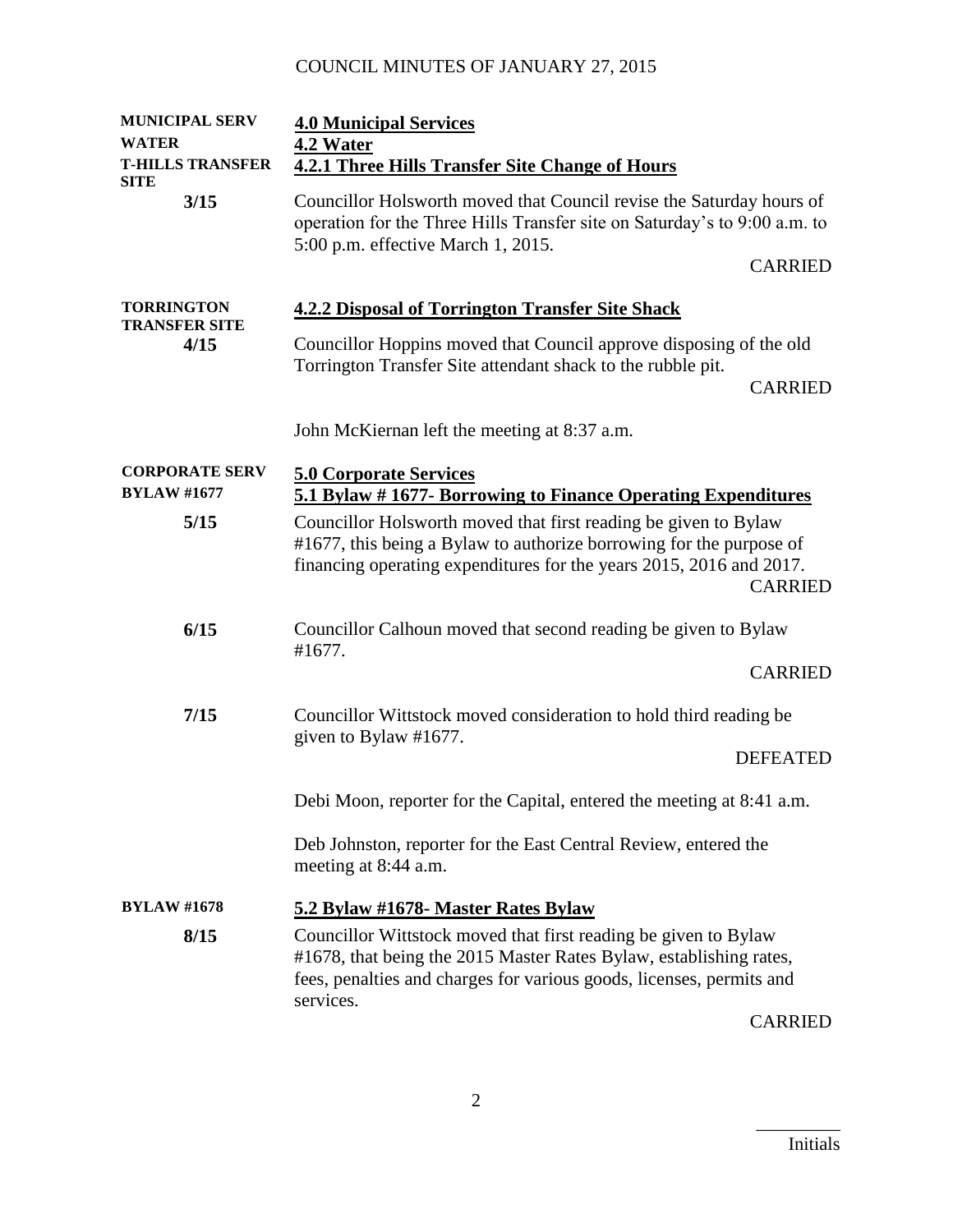| 9/15                                                       | Councillor Hoppins moved that second reading be given to Bylaw<br>#1678.                                                                                                                                                                                               |
|------------------------------------------------------------|------------------------------------------------------------------------------------------------------------------------------------------------------------------------------------------------------------------------------------------------------------------------|
|                                                            | <b>CARRIED</b>                                                                                                                                                                                                                                                         |
| 10/15                                                      | Councillor Holsworth moved consideration to hold third reading be<br>given to Bylaw #1678.                                                                                                                                                                             |
|                                                            | <b>CARRIED UNANIMOUSLY</b>                                                                                                                                                                                                                                             |
| 11/15                                                      | Councillor Calhoun moved that third reading be given to Bylaw #1678.<br><b>CARRIED</b>                                                                                                                                                                                 |
|                                                            | The meeting recessed from 9:05 a.m. to 9:12 a.m.                                                                                                                                                                                                                       |
| <b>GOLDEN HILLS</b><br><b>LODGE</b>                        | 5.3 Golden Hills Lodge 2015 Requisition                                                                                                                                                                                                                                |
| 12/15                                                      | Councillor Hoppins moved that, Council approve the 2015 Golden<br>Hills Lodge requisition in the amount of \$40,940.24 with funds to<br>come out of the 2015 Operating Budget to be levied as part of 2015 tax<br>rate by-law.                                         |
|                                                            | <b>CARRIED</b>                                                                                                                                                                                                                                                         |
| <b>NEW BUSINESS</b><br><b>ADMIN/MEDICAL</b><br><b>BLDG</b> | <b>7.0 New Business</b><br><b>7.1 County Administration Building/Medical Clinic Project Update</b>                                                                                                                                                                     |
| 13/15                                                      | Councillor Holsworth moved that Council receive the Al-Terra<br>Engineering Underground Construction Summary for information.<br><b>CARRIED</b>                                                                                                                        |
| <b>POLICY #15-7</b><br>14/15                               | 7.2 Policy #15-7, Recreation, Community, Arts and Cultural Events<br>Councillor Hoppins moved that Policy #15-7, Recreation, Community,<br>Arts & Cultural Events, be accepted as amended.<br><b>CARRIED</b>                                                           |
| <b>HR POLICY</b>                                           | <b>7.3 Human Resource Policy</b><br>Mike Morton, Director of Corporate Services introduced Jessie Kasha<br>to Council. Jessie has been hired to fill the Human Resource<br>Coordinator position. On behalf of the Council Reeve Long welcomed<br>Jessie to the County. |
| 15/15                                                      | Councillor Holsworth moved that Council approve the amendments to<br>the Human Resource Policy effective January 1, 2015 as presented.<br><b>CARRIED</b>                                                                                                               |
|                                                            | The meeting recessed from 9:40 a.m. to 9:50 a.m.<br>Jessie Kasha was not present when the meeting reconvened.                                                                                                                                                          |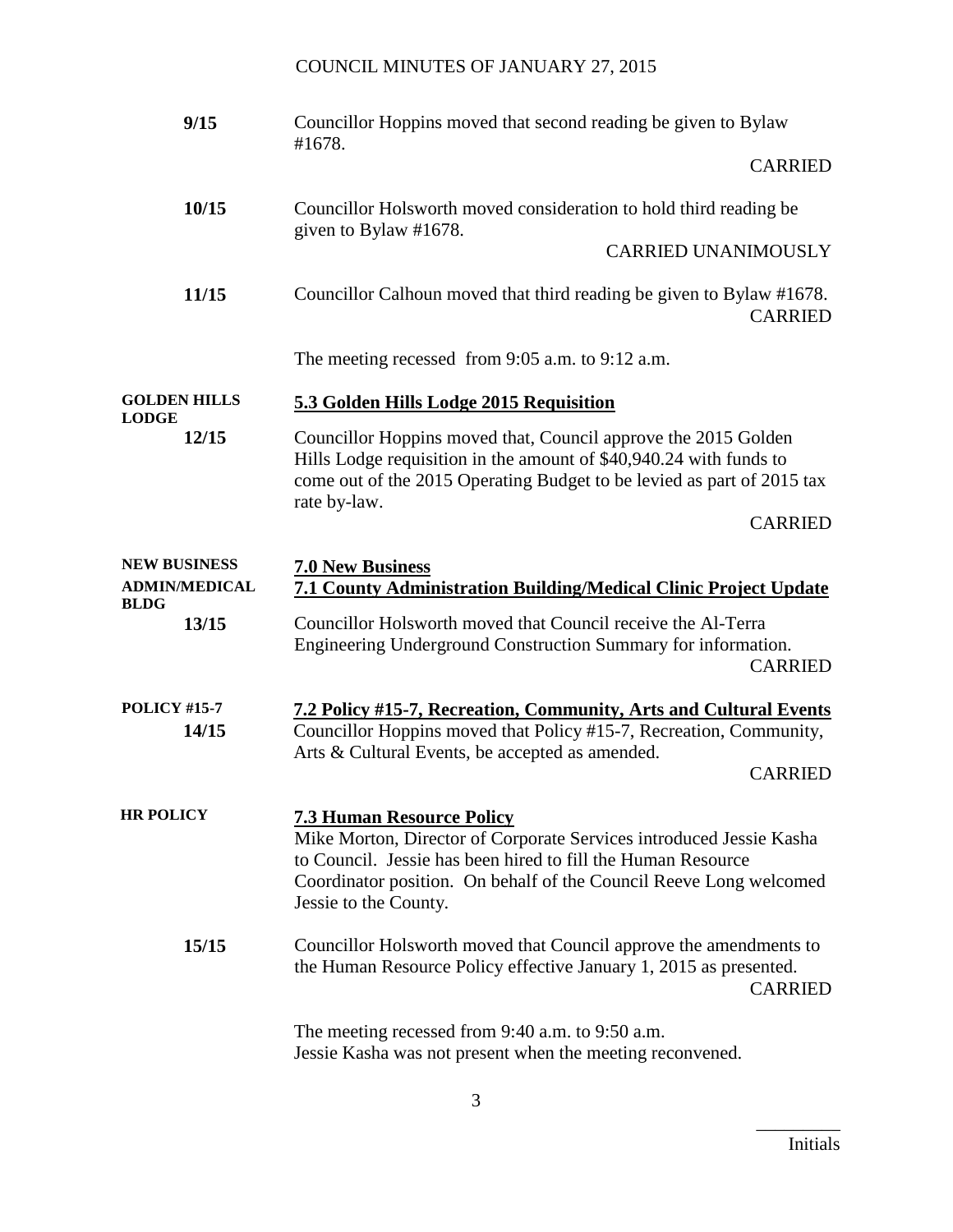| <b>PUBLIC</b><br><b>CONSULTATION</b><br><b>POLICY</b> | <b>7.4 Public Consultation Policy</b>                                                                                                                                                       |                |
|-------------------------------------------------------|---------------------------------------------------------------------------------------------------------------------------------------------------------------------------------------------|----------------|
| 16/15                                                 | Councillor Hoppins moved to table this agenda item                                                                                                                                          | <b>CARRIED</b> |
|                                                       | Alan Litster from BDO Canada LLP entered the meeting at 9:58 a.m.                                                                                                                           |                |
| <b>DELEGATIONS</b><br><b>BDO AUDIT</b>                | <b>3.0 Delegations</b><br>3.1 BDO Canada LLP Audit Presentation- Alan Litster- 10:00 a.m.<br>Alan Litster gave a brief audit presentation to Council and discussed<br>2014 audit timelines. |                |
|                                                       | Alan Litster and Mike Morton left the meeting at 10:28 a.m.                                                                                                                                 |                |
|                                                       | Mike Morton re-entered the meeting at 10:38 a.m.                                                                                                                                            |                |
| <b>PUBLIC</b><br><b>CONSULTATION</b><br><b>POLICY</b> | <b>7.4 Public Consultation Policy</b>                                                                                                                                                       |                |
| 17/15                                                 | Councillor Hoppins moved to remove Agenda Item 7.4, Public<br>Consultation Policy from the table.                                                                                           |                |
|                                                       |                                                                                                                                                                                             | <b>CARRIED</b> |
|                                                       | Councillor Hoppins left the meeting at 10:41 a.m. and returned at 10:45<br>a.m.                                                                                                             |                |
| 18/15                                                 | Councillor Hoppins moved to defer the Public Consultation Policy<br>agenda item until the February 24 <sup>th</sup> , 2015 Council meeting.                                                 | <b>CARRIED</b> |
|                                                       | The meeting recessed from $11:06$ a.m. to $11:16$ a.m.                                                                                                                                      |                |
| <b>STRAT PLAN</b><br>19/15                            | 7.5 2015-2018 Strategic Plan<br>Councillor Holsworth moved that Council approves the adoption of the<br>Strategic Plan 2015-2018 Phase 1 as presented.                                      | <b>CARRIED</b> |
| 20/15                                                 | Councillor Holsworth moved that Council defer setting the date for the<br>Public Consultation Meeting focusing on the Strategic Plan until the<br>February $10^{th}$ , 2015 meeting.        | <b>CARRIED</b> |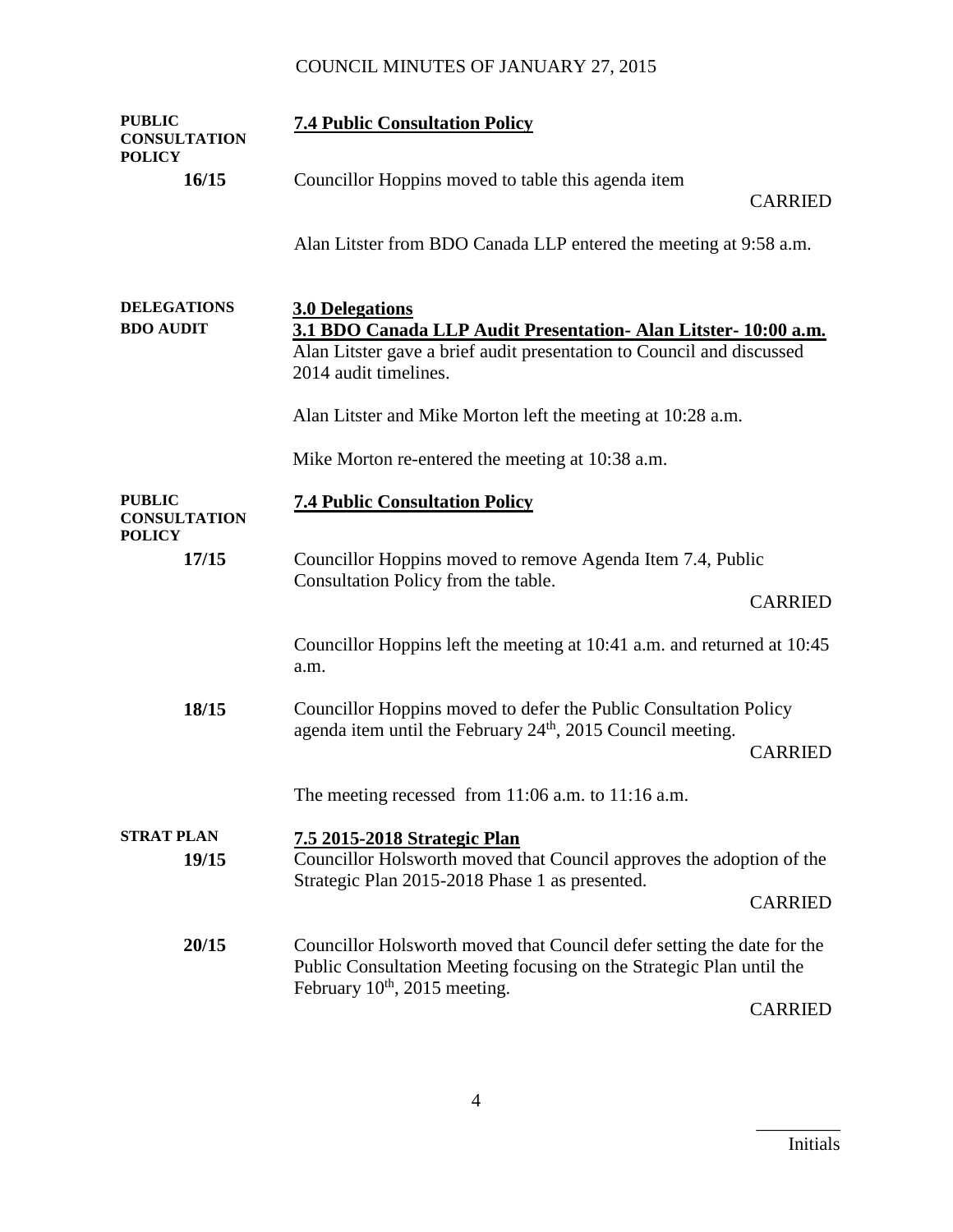| <b>LAND USE BYLAW</b>                    | <b>7.6 Land Use Bylaw- Set Public Consultation Date</b>                                                                                                                                                                                                                                                   |
|------------------------------------------|-----------------------------------------------------------------------------------------------------------------------------------------------------------------------------------------------------------------------------------------------------------------------------------------------------------|
| 21/15                                    | Councillor Hoppins moved that a Public Consultation Date for the<br>Land Use Bylaw be set for Tuesday, March 3, 2015 at 10:00 a.m., to<br>give the public an opportunity to review and comment on the draft<br>document before it goes through the Bylaw/Public Hearing process.<br><b>CARRIED</b>        |
| <b>AAMDC SPRING</b><br><b>CONVENTION</b> | <b>7.7 Alberta Association of Municipal Districts and Counties Spring</b><br>2015 Convention<br>Discussion was had regarding the upcoming Alberta Association of<br>Municipal District and Counties Spring 2015 Convention with Council<br>providing Administration information on who will be attending. |
| FCM CONFERENCE                           | <b>7.8 Federation of Canadian Municipalities 2015 Conference</b><br>Discussion was had in regards to the upcoming FCM conference with<br>Council providing Administration information on who will be<br>attending.                                                                                        |
| <b>BMR ENGINEERING</b>                   | <b>7.9 Badlands Motor Sports Engineering Report</b>                                                                                                                                                                                                                                                       |
| <b>REPORT</b><br>22/15                   | Councillor Hoppins moved that Council receive the R. A. Silvennoinen<br>Engineering Report for the access road proposal for the Badlands<br>Motorsport Resort as information.<br><b>CARRIED</b>                                                                                                           |
|                                          | The meeting recessed from $11:50$ a.m. to $1:08$ p.m.                                                                                                                                                                                                                                                     |
|                                          | Councillor Calhoun, Debi Moon and Deb Johnston were not present<br>when the meeting reconvened.                                                                                                                                                                                                           |
|                                          | John McKiernan, Water, Wastewater and Environment Manager and<br>Calvin Symington, Planning and Development Officer were present<br>when the meeting reconvened.                                                                                                                                          |
| <b>DELEGATIONS</b>                       | <b>8.0 Disposition of Delegation Business</b>                                                                                                                                                                                                                                                             |
| <b>BDO</b><br>23/15                      | 8.1 BDO Canada LLP Audit<br>Councillor Keiver moved that Administration be directed to continue<br>working with BDO in the completion of the 2014 audit and in the<br>preparation of the 2014 Financial Statements.<br><b>CARRIED</b>                                                                     |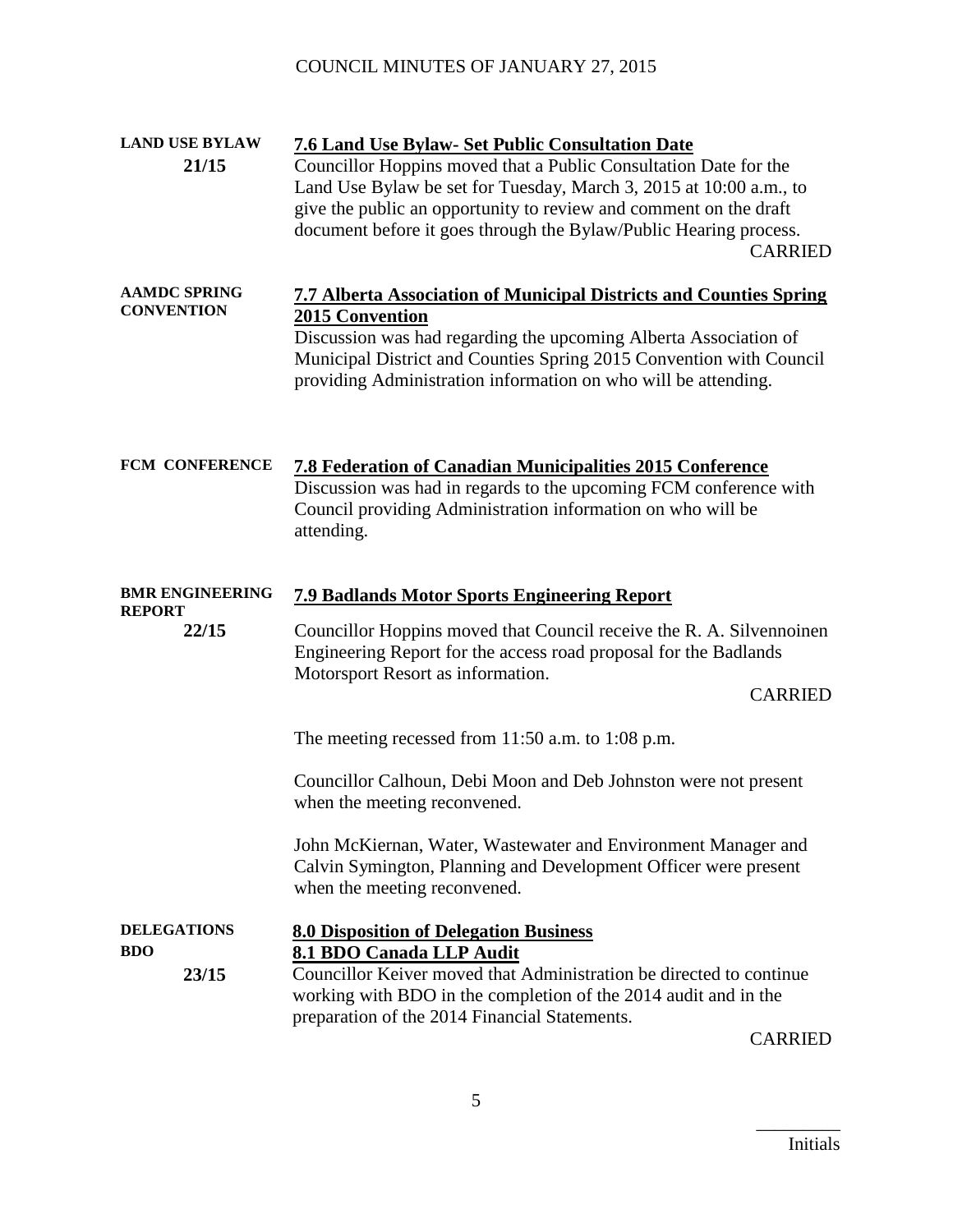| <b>COUNCIL REPORTS</b><br><b>DRUM WASTE</b> | <b>9.0 Council and Committee Reports</b><br>9.1 Drumheller and District Solid Waste Management Association-<br>A written report was submitted by Councillor Calhoun on the meeting<br>she attended on December 18 <sup>th</sup> , 2014. Approved minutes were also<br>provided from the October 16, 2014 meeting. |  |
|---------------------------------------------|-------------------------------------------------------------------------------------------------------------------------------------------------------------------------------------------------------------------------------------------------------------------------------------------------------------------|--|
| <b>MPC</b>                                  | 9.2 Municipal Planning Commission-Approved minutes were<br>provided from the November 27, 2014 meeting.                                                                                                                                                                                                           |  |
| <b>COMM FUTURES</b>                         | <b>9.3 Community Futures Wildrose-</b> A written report was submitted by<br>Councillor Keiver on the meeting he attended on January $8th$ , 2015.<br>Un-approved minutes were also provided from the January $8th$ , 2015<br>meeting.                                                                             |  |
| <b>KHILL HOUSING</b>                        | <b>9.4 Kneehill Housing Corporation</b> A written report was submitted by<br>Councillor Hoppins on the meeting he attended on January $14th$ , 2015.                                                                                                                                                              |  |
| 24/15                                       | Councillor Hoppins moved that Council receive the Council and<br>Committee reports as presented.<br><b>CARRIED</b>                                                                                                                                                                                                |  |
| <b>CORRESPONDENCE</b><br>25/15              | <b>11.0 Correspondence Report</b><br>Councillor Holsworth moved that Council receive the Correspondence<br>Report as presented.<br><b>CARRIED</b>                                                                                                                                                                 |  |
| <b>COUNCIL ACT LIST</b><br>26/15            | 12.0 Council Follow-up Action List<br>Councillor Wittstock moved that Council receive the January 27, 2015<br>Council Follow-Up Action List as presented for information.<br><b>CARRIED</b>                                                                                                                       |  |
| <b>IN-CAMERA</b><br>27/15                   | 14.0 In-Camera<br>Councillor Keiver moved that Council go into In-Camera at 1:19 p.m.<br>to discuss Legal and Labour issues.<br><b>CARRIED</b><br>Deb Grosfield left the meeting at 1:33 p.m.                                                                                                                     |  |
|                                             | John McKiernan, Calvin Symington, Mike Morton, Laurie Watt and<br>Carolyn Van der Kuil left the meeting at 2:20 p.m.                                                                                                                                                                                              |  |
|                                             | Al Hoggan, CAO took over the recording of the minutes at this time.                                                                                                                                                                                                                                               |  |
| 28/15                                       | Councillor Hoppins moved that Council go out of In-Camera at 3:30<br>p.m.                                                                                                                                                                                                                                         |  |